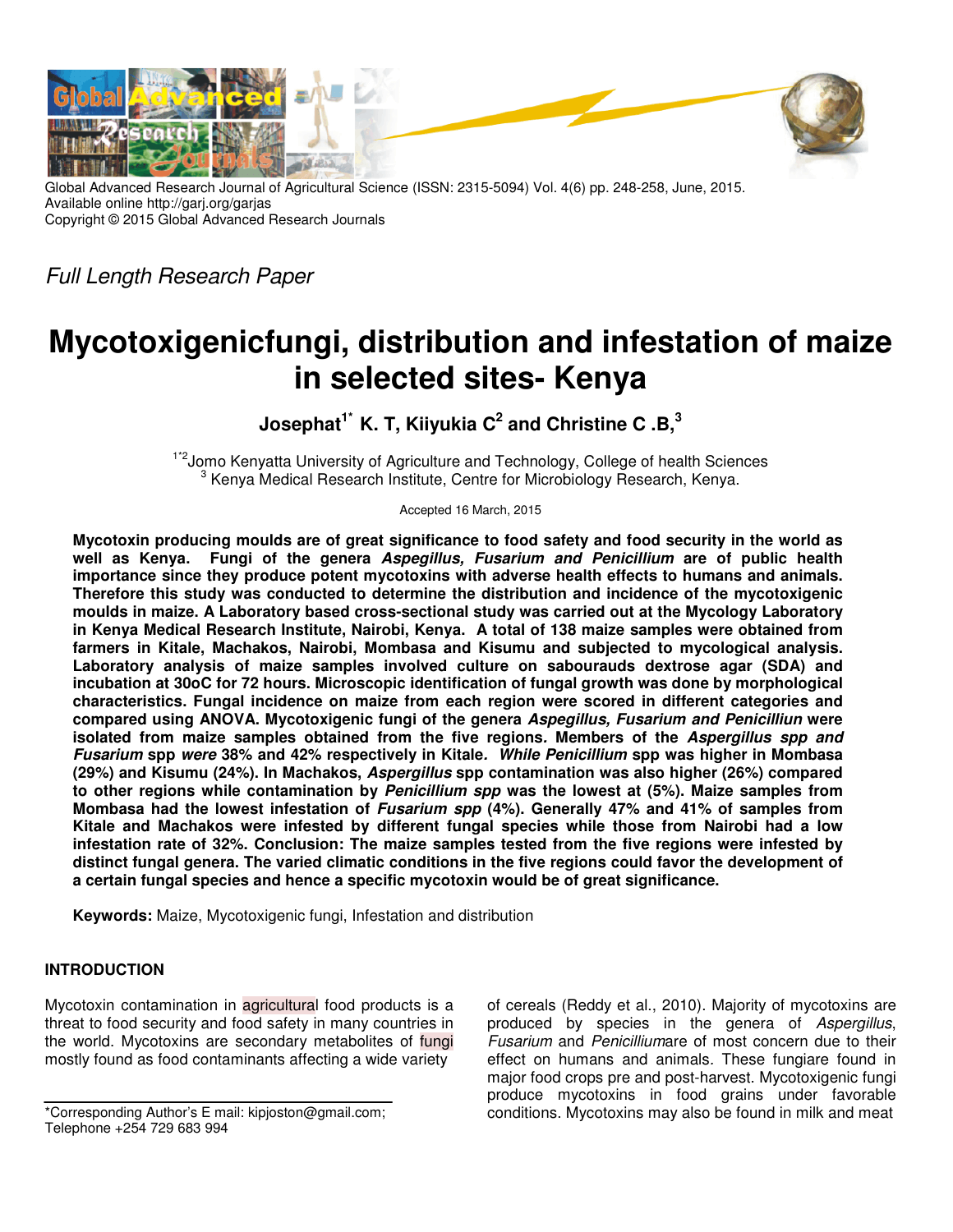products from animals that have consumed contaminated feed**.** 

Controlled experiments and those conducted in the field environment have revealed that increased environmental temperature contributes to the infection of maize by Aspergillus flavus and as a result, high levels of aflatoxins are generated in agricultural products (Jones et al., 1980; Payne et al., 1985). High humidity increases the moisture content in the maize grains therefore encouraging the growth of toxigenic fungal species in the food product.

Mycotoxin contamination of food products is dependent upon climatic conditions. Certainly, the ability of fungi to produce mycotoxins is mainly influenced by temperature, relative humidity, insect attack, and stress conditions of the plants (Miraglia et al., 2009). On the other hand, extreme rainfall and drought events would favour formation of DON and fumonisin, respectively (Miller, 2008).

Fusarium species are ubiquitous and are found mainly in the soils from where they infect the maize crop plants. They are usually considered as field fungi and they affect more than 50% of maize grains before harvest (Reddy et al., 2009). Fumonisins, a group of mycotoxins mainly produced by Fusarium verticillioides and F. proliferatum, are the major contaminants in maize and maize based food products. Consumption of fumonisin contaminated food has been associated with an increased risk of esophageal cancer in humans in South America, Asia, Africa and the African American populations, South Carolina (Marasas et al., 1996). Fumonisins, are also known to cause equine leukoencephalomalacia and porcine pulmonary oedema including a variety of adverse effects in numerous animal species. Animals affected by fumonisin toxicity may have reduced weight gain and productivity as well as immunological impairment(Wu and Munkvold 2008).In Sub Saharan Africa findings from epidemiologic studies have revealed an association between fumonisin exposure and increased susceptibility to HIV infection(Williams et al., 2010).Exposure to mycotoxins and the symptoms depend on the type of mycotoxin, the concentration and length of exposure as well as age, health status, and gender of the exposed individual. Maize is a critical food product for many countries and in Kenya more 90% of the population is dependent on it. Therefore the aim of the study was to establish the distribution and infestation of maize by mycotoxigenic maize in five agro-ecological zones in Kenya.

#### **MATERIALS AND METHODS**

#### **Study design and sample collection**

This was a laboratory based cross-sectional study that involved the collection of 138 maize samples distributed among five study sites in Kenya. The sites were Machakos, Nairobi, Mombasa, Kitale and Kisumu. These regions

represent different agro-ecological zones where various maize varieties are grown. The samples were packaged and transported to Kenya Medical Research Institute, Centre for Microbiology Research, Mycology Laboratory where they were processed for mycological analysis.

#### **Inoculation of maize samples**

Clean maize kernels were picked from each sample, surface sterilized with 70% ethanol and plated on Sabourauds dextrose Agar. Four kernels were plated on each plate and incubated at 30° c andgrowth of fungi on the maize was assessed after 72 hours.Fungal infestation on the culture plates for each region was scored and compared. Where all the four maize kernels had visible growth of fungi, this was scored as 100% infestation and if three of the four kernels in that plate were infested, this was scored as 75% while two infested kernels was scored as 50% infestation. In a case where only one grain out of the four plated kernels was infested, the score was 25%.

#### **Identification of fungal Isolates**

Moulds growing on the plates were sub cultured onto SDA and identified according to their morphological characteristics (Larone et al., 1995). Cultural characterization was based on the rate of growth, presence of aerial mycelium, colour of aerial mycelium as well as colour on the obverse and reverse of the plates. Microscopic identification was based on spore and conidiophore morphology.

#### **Data Analysis**

The isolation frequency (Fq) of each fungal genus from the five regions was calculated according to the formula by Gonzalez et al. 1999. This was used to determine the distribution of the mycotoxigenic fungi in the five regions.

Fq  $(\%)$  = Number of isolates of a genus x 100 Total number of fungi or genus per region

Statistical Package for Social Sciences (SPSS) software version 21 was used to compare the infestation rates of maize among the five sites.

#### **RESULTS**

The pie charts show the distribution of Aspergillus spp, Penicillium spp, and Fusarium spp isolated from maize in the five regions.

**Table 1** shows the general infestation of maize samples in different categories for each region. Maize samples from Kitale had the highest infestation at 100% (n=65) while Nairobi had the lowest number of samples in this category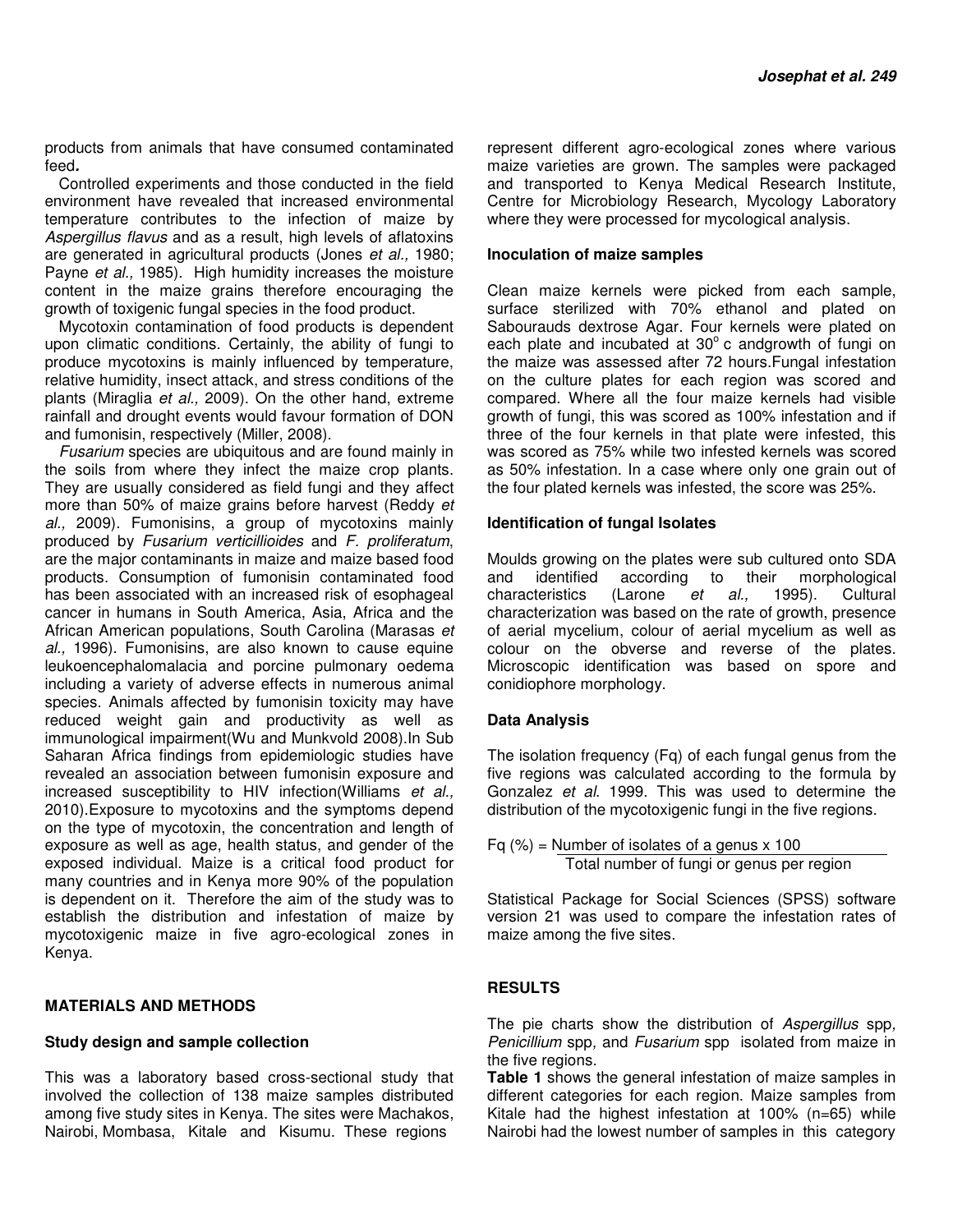| Infestation on<br>maize | <b>Selected Regions</b> |                 |           |           |           |           |           |
|-------------------------|-------------------------|-----------------|-----------|-----------|-----------|-----------|-----------|
|                         | Categorie<br>s          |                 | Kitale    | Machakos  | Mombasa   | Kisumu    | Nairobi   |
|                         | 0                       | % within region | 10%       | 6%        | 16%       | 14%       | 11%       |
|                         |                         |                 | $n = 14$  | $N=8$     | $N = 22$  | $N = 19$  | $N=15$    |
|                         | 25                      | % within region | 14%       | 14%       | 19%       | 8%        | 22%       |
|                         |                         |                 | $N = 19$  | $N = 19$  | $N=26$    | $N = 11$  | $N = 30$  |
|                         | 50                      | % within region | 12%       | 12%       | 19%       | 15%       | 18%       |
|                         |                         |                 | $N = 17$  | $N = 17$  | $N = 27$  | $N = 21$  | $N = 25$  |
|                         | 75                      | % within region | 17%       | 27%       | 9%        | 24%       | 17%       |
|                         |                         |                 | $N = 23$  | $N = 37$  | $N = 12$  | $N = 33$  | $N = 23$  |
|                         | 100                     | % within region | 47%       | 41%       | 37%       | 39%       | 32%       |
|                         |                         |                 | $N = 65$  | $N = 57$  | $N = 51$  | $N = 54$  | $N = 45$  |
| Total                   |                         | % within region | 100%      | 100%      | 100%      | 100%      | 100%      |
|                         |                         |                 | $n = 138$ | $N = 138$ | $N = 138$ | $N = 138$ | $n = 138$ |

 **Table 1.** Infestation of maize from selected regions in different categories

The pie charts show the distribution of Aspergillus flavus Penicillium spp, and Fusarium spp isolated from maize in the five regions



Figure 1. Distribution of Aspergillus flavus in maize from the five regions



Figure 2. Distribution of Penicillium spp in maize from the five regions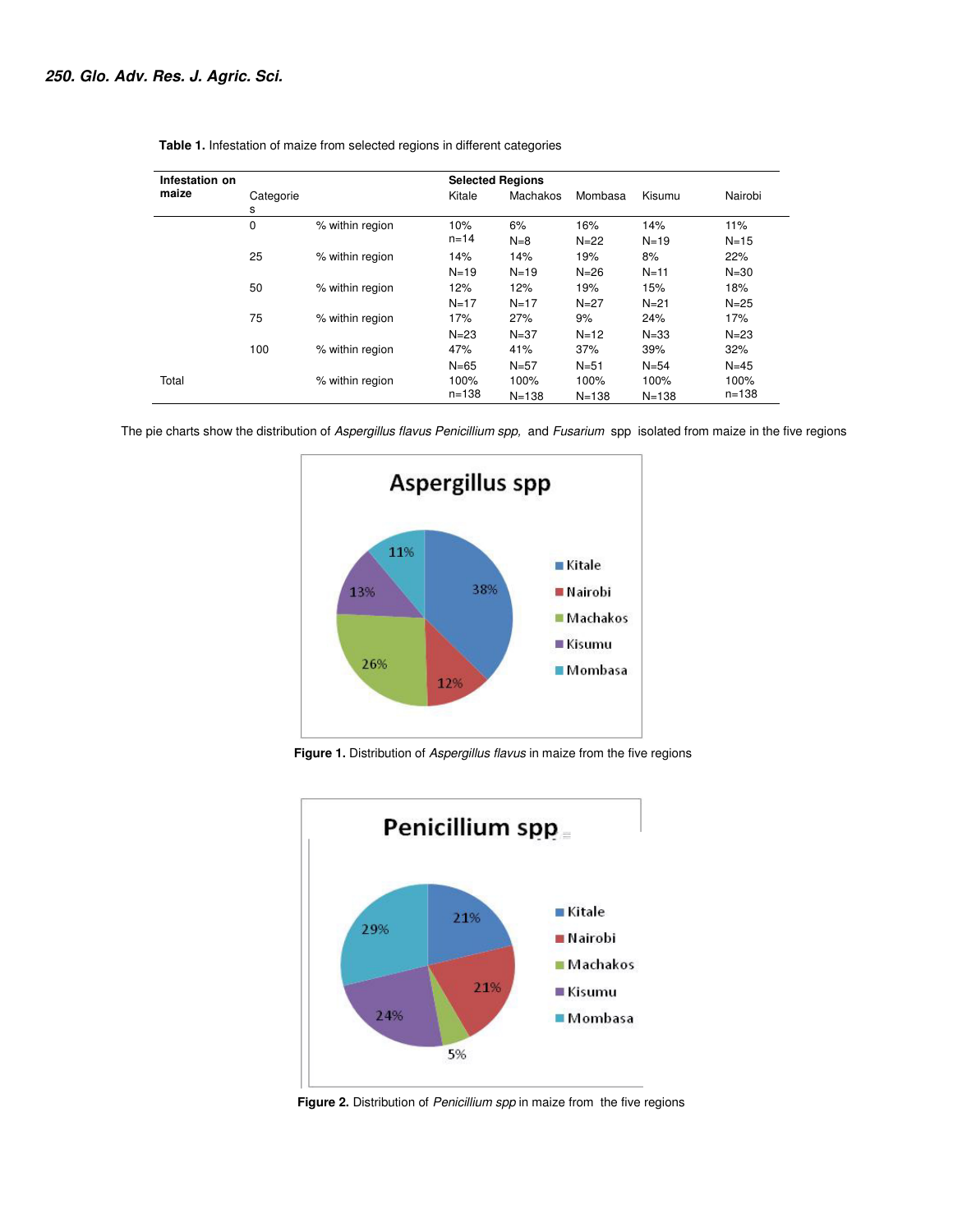

 **Figure3.** Distribution of infested maize samples in the five regions

(n=45). Machakos had the lowest number of samples that were not infested (n=8) while those from Kitale, Kisumu and Nairobi were (n=10, n=19 and n=15) respectively. Mombasa had the highest number in this category (n=22).

### **DISCUSSION**

Contamination of maize by mycotoxin producing fungi is a significant health and economic problem in the world (Miller, 2008). Kenya has experienced serious aflatoxicosis outbreaks associated with maize which has claimed lives as well as maize yield losses. Findings from the five study sites revealed that, potentially mycotoxigenic fungal isolates were found on maize samples. The distribution of the fungi in the five regions was significantly different p=0.54. Maize samples from each region were more infested by a specific fungal genera. Maize grains from Kitale were heavily contaminated by Aspergillus spp (38%) **Figure 1** while those collected from Mombasa were frequently contaminated with Penicillium spp (29%) **Figure 2**. This possibly shows that the Penicillium spp is favoured more than the other fungal isolates in Mombasa due to its high frequency of isolation in this region. The agroecological conditions prevailing in each region could favor the development of a certain fungal genera as opposed to another. This concurs with other study findings where it has been reported that, high soil temperature and drought are associated with increased aflatoxin contamination and incidence of aflatoxigenic strains or species (Jaime et al., 2010). Environmental conditions favorable to mycotoxin producing moulds differ, A. flavus is known to compete poorly under chilly conditions while their occurrence is higher in warmer environments (above 25°C) than cooler environments (20 - 25 °C) (Shearer et al., 1992).

The *Aspergillus* spp were found at high levels in maize samples from Machakos and Kitale at (29%) and (38%) respectively. In Machakos several incidences of aflatoxicoses have occurred (Ngindu et al., 1982). The largest outbreak was reported in 2004 where residents consumed aflatoxin contaminated maize which resulted in hospitalization, death and loss of tons of maize yield (Holbrook et al., 2004). Aflatoxin producing fungi usually thrive in warm arid, semi-arid, and tropical regions with changes in climate resulting in large fluctuations in the quantity of aflatoxin producers (Shearer et al., 1992). Drought conditions are more likely to occur in Machakos, which stresses plants making them more susceptible to contamination by Aspergillus spp. (Robertson 2005; Alakonya et al., 2008). In Kenya, Kitale is the leading producer of maize where it is grown on large scale (Alakonya et al., 2008). From the current study, fungi belonging to the genera Fusarium were isolated in maize samples from Kitale and Nairobi at 42% and 27% respectively (Figure 3). From the two regions, the frequent isolation of the species shows the possibility of maize contamination by Fumonisins produced by Fusariumverticilloides. In Kitale, farmers are known to habitually leave their maize yields in the field upon maturity to allow drying (Alakonya et al., 2008). In addition, the maize harvest coincides with second rains which increase rotting and infestation by moulds. This may be a reason for the frequent occurrence of Fusarium species in these maize samples. Findings from other studies on maize from western Kenya have isolated a wide variety of Fusarium spp and Aspergillus spp consistent with findings from this study. The mould species included F. verticillioides, F. graminearum, F. subglutinans as well as A. flavus and A. parasiticus known to produce varied toxins (Kedera et al., 1999).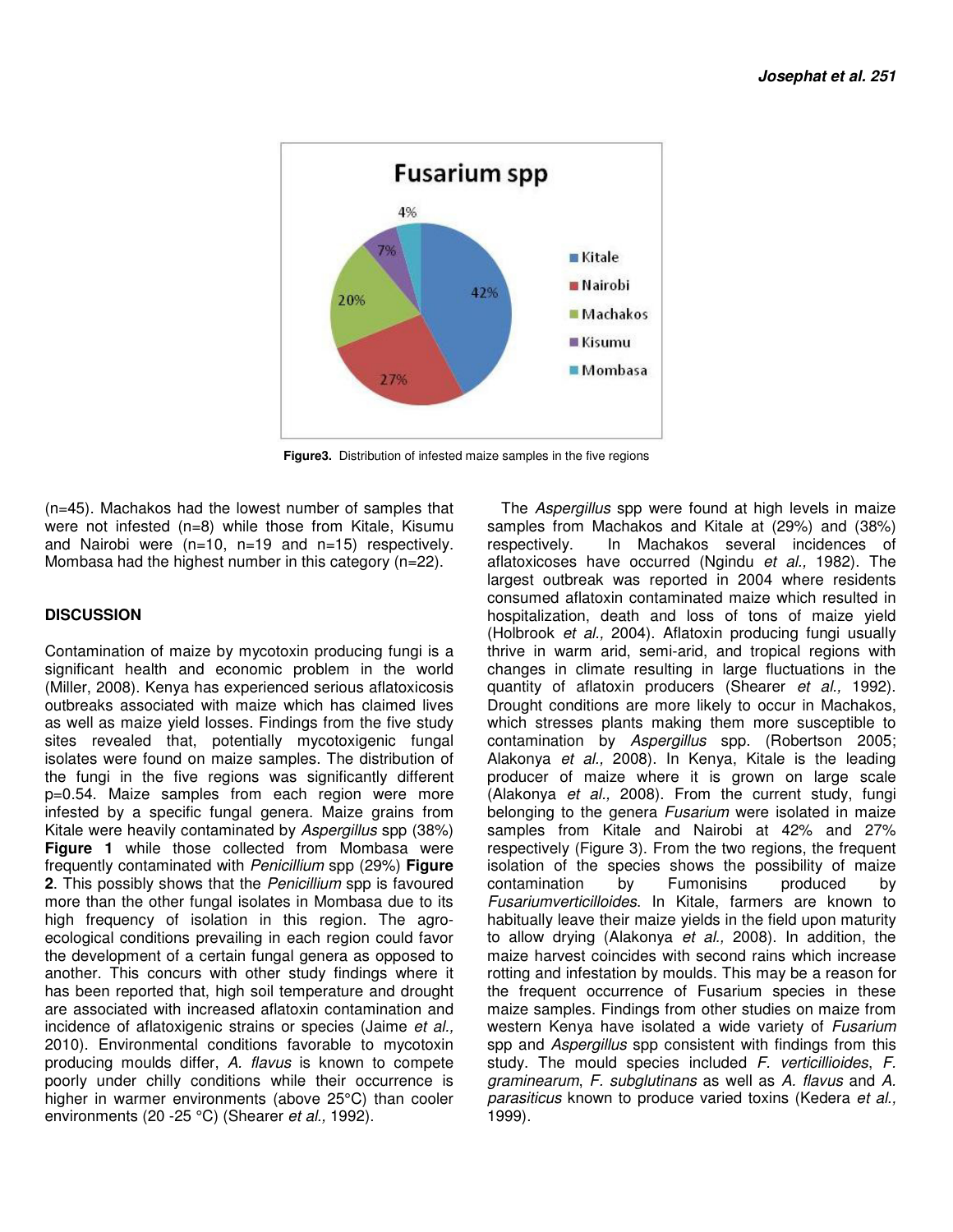

Plate 1: Maize infested by A. flavus **Figure: 4** Culture plates showing the infestation on some of the maize samples analysed. Plate 2: Maize infested by A. niger

In this study maize samples from Mombasa and Kisumu had the lowest infestation by Fusarium moulds (4% and 7% respectively as shown in Figure 3) compared to Kitale In this study maize samples from Mombasa and Kisumu<br>had the lowest infestation by Fusarium moulds (4% and<br>7% respectively as shown in Figure 3) compared to Kitale<br>and Machakos thad had (42% and 20%) respectively. This could have been as a result of the different maize varieties grown in these regions as well varied climatic conditions that exist which may not be favorable to the Fusarium mould. From other study findings, the major factors that influence the risk of Fusarium infection and Fumonisn contamination are temperature, insect injury, stress and water activity (Bush et al., 2004). Fusariums, such as F. graminearum, is predominant in temperate environments, while F. verticillioides and F. proliferatum and fumonisins are more widely spread in tropical and and fumonisins are more widely spread in tropical and<br>subtropical environments (Miller, 2001). The most favorable temperature conditions for F. graminearum is between 24-28 °C and consequently above this temperature range F. verticillioides proliferates more than F. graminearum (Miller, 2001; Reid et al., 1999). Rising temperatures within maize growing regions would change the geographical distribution and predominance of F. verticillioides, mostly in currently cooler regions where it verticillioides, mostly in currently cooler regions where it<br>will replace F. graminerum. A shift in Fusarium spp may cause a change in mycotoxins from deoxynivalenol and zearalenone (produced by F. graminierum) to fumonisin (produced by  $F$ . verticillioides). The occurrence of  $F$ . verticillioides and consequent fumonisin contamination due changing weather patterns has been reported in I have been as a result of the different maize varieties<br>n in these regions as well varied climatic conditions<br>exist which may not be favorable to the Fusarium<br>d. From other study findings, the major factors that<br>nnce the 28 °C and consequently above this<br>ange *F. verticillioides* proliferates more than<br>*im* (Miller, 2001; Reid *et al.,* 1999). Rising deoxynivalenol and<br>*erum*) to fumonisin<br>؛ occurrence of *F*. 2007). Guatemala, Mexico, Zimbabwe and Kenya(Torres et al.,

### **CONCLUSION**

In conclusion, it was important to determine the distribution and Incidence of fungi that exist in maize from different and Incidence of fungi that exist in maize from different<br>regions. Climatic factors have different effects on the different mycotoxin-producing fungi producing fungi.

and Kisumu<br>
Guatemala, Mexico, Zimbabwe and Kenya<br>
dids (4% and<br>
dred to Kitale<br>
erd to Kitale<br>
erd to Kitale<br>
erd to Kitale<br>
inconculsion, it was important to determine increase<br>
freq Guarditions<br>
in conclusion, it was i Therefore, climate change affects the existence of Therefore, climate change affects the existence of mycotoxigenic fungi in maize and this may affects future food security and health in Kenya. Maize samples from the five regions tested were infested by different mycotoxigenic five regions tested were infested by different mycotoxigenic<br>fungi. Generally, maize from Kitale and Machakos were totally infested by different mould genera. The coexistence of moulds on the maize samples shows the possibility of occurrence of more than one mycotoxin in grains. The current study also highlights the importance of future work that will seek to determine shifts in pathogen populations in different regions. of moulds on the maize samples shows the possibility of<br>occurrence of more than one mycotoxin in grains. The<br>current study also highlights the importance of future work<br>that will seek to determine shifts in pathogen popula

#### **ACKNOWLEDGEMENTS**

This work was approved and funded by Kenya Medical Research Institute (KEMRI) under the mycotoxin surveillance program. We also acknowledge the Jomo surveillance program. We also acknowledge the Jomo<br>Kenyatta University of Agriculture and Technology (JKUAT) for reviewing this work.